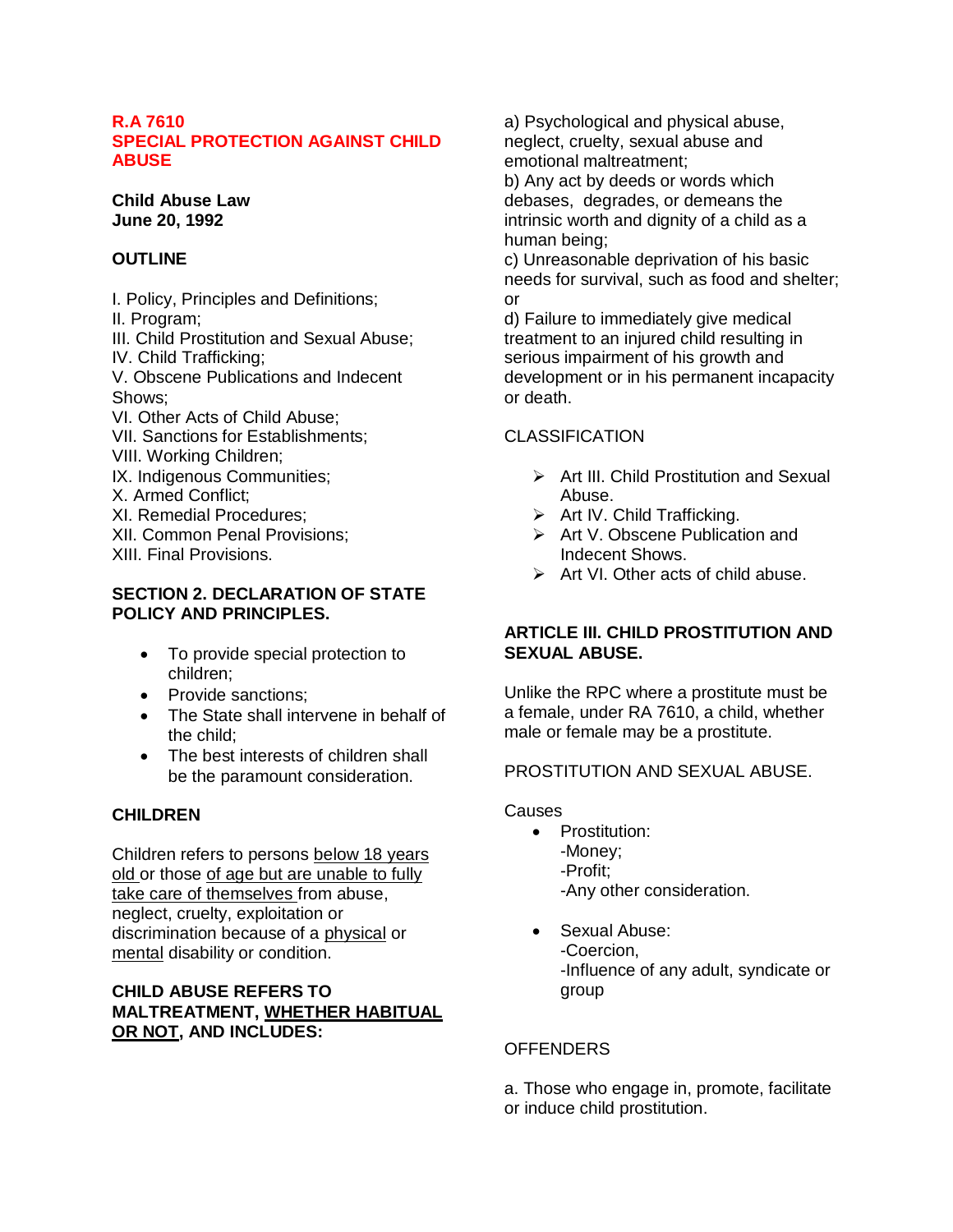- 1. Procurer (pimp/bugaw)
- 2. Induce another to be a client;
- 3. Take advantage of influence/relationship;
- 4. Threaten or use violence;or
- 5. Giving monetary consideration, goods or other pecuniary benefit.

b. Those who commit the act of sexual intercourse or lascivious conduct with a child exploited in prostitution or subjected to other sexual abuse.

*\*If the child is under 12 yrs old, the offender shall be liable for statutory rape/acts of lasciviousness under the RPC.*

c. Those who profit or derive advantage from child prostitution. The manager or owner of the establishment where the prostitution takes place.

OLIVARES vs CA GR No. 163866, July 29, 2005

The elements of sexual abuse under Section 5, Article III of R.A 7610 are as follows:

- 1. The accused commits the act of sexual intercourse or lasciviousness conduct.
- 2. The said act is performed with a child exploited in prostitution or subjected to other sexual abuse.
- 3. The child, whether male or female, is below 18 years of age.

SEC. 32, ART. XIII, of the IRR of RA 7610 defines lasciviousness conduct as:

The intentional touching, either directly or through clothing, of the genitalia, anus, groin, breast, inner thigh, or buttocks, or the introduction of any object into the genitalia, anus or mouth, of any person, whether of the same or opposite sex, with an intent to abuse, humiliate, harass, degrade, or arouse or gratify the sexual

desire of any person, bestiality, masturbation, lascivious exhibition of the genitals or pubic area of a person."

"Child subjected to other sexual abuse"

Furthermore, it is inconsequential that the sexual abuse occurred only once. As expressly provided in Section 3 (b) of R.A. 7610, the abuse may be habitual or not. (Olivarez)

## NOT LIMITED TO PROSTITUTION.

As expressly provided in Section 3 (b) of R.A. 7610, the abuse may be habitual or not. It must be observed that Article III of R.A. 7610 is captioned as "Child Prostitution and Other Sexual Abuse: because Congress really intended to cover a situation where the minor may have been coerced or intimidated into lascivious conduct, not necessarily for money or profit. The law covers not only child prostitution but also other forms of sexual abuse." (Olivares)

AMPLOYO vs PP GR No 157718 April 26, 2005

Thus pursuant to the foregoing provision [Sec.5(b)], before an accused can be convicted of child abuse through lascivious conduct on a minor below 12 yrs of age, the requisites for acts of lasciviousness under Article 336 of the RPC must be met in addition to the requisited for sexual abuse under Secition 5 of Rep. Act No. 7610.

| R.A. 7610          | <b>ART. 336</b>      |
|--------------------|----------------------|
| 1. The accused     | 1. That the offender |
| commits the act of | commits any act of   |
| sexual intercourse | lasciviousness or    |
| or lascivious      | lewdness;            |
| conduct;           |                      |
| 2. The said act is | 2. That it is done   |
| performed with a   | under any of the ff  |
| child exploited in | circ:                |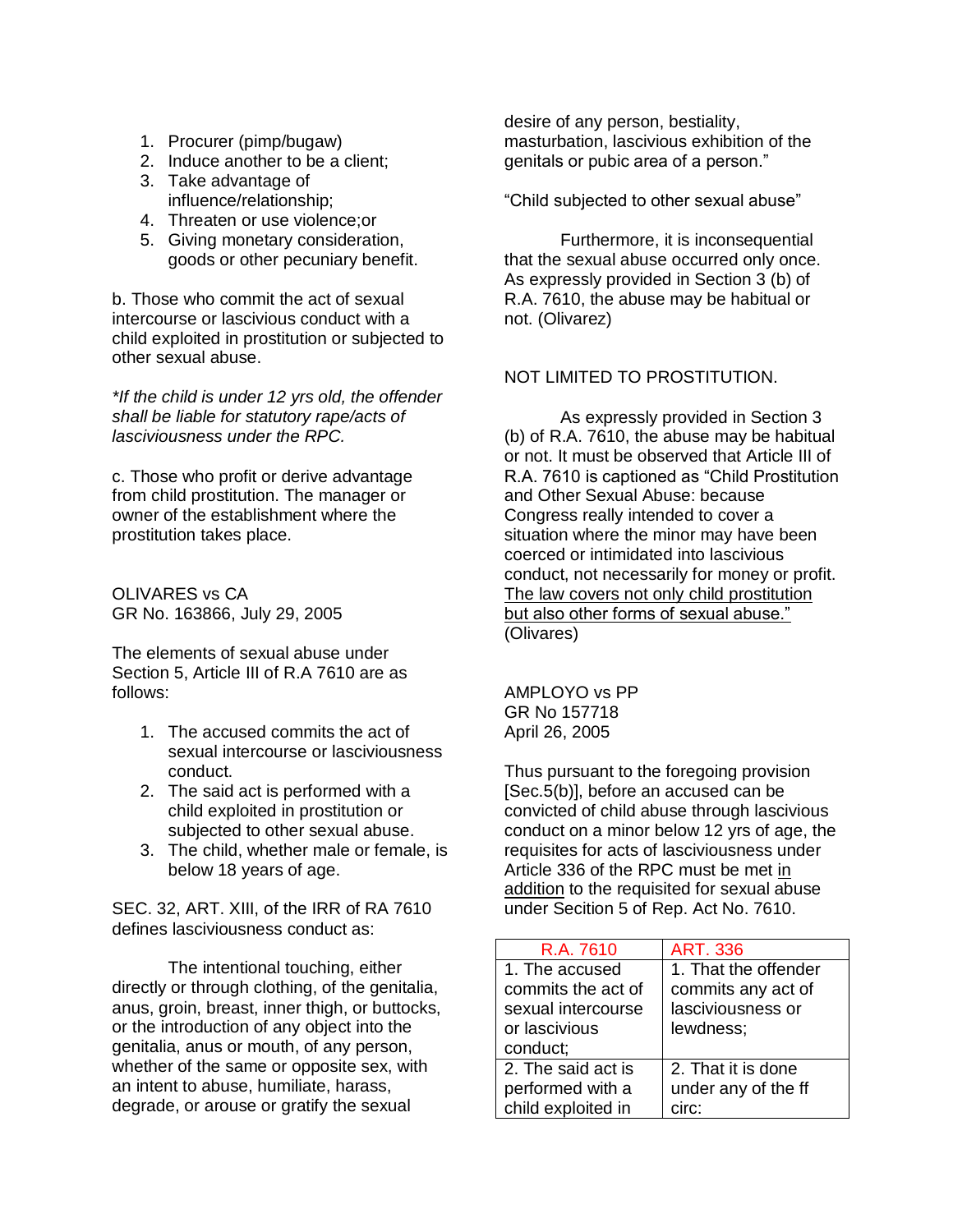| prostitution or<br>subjected to other<br>sexual abuse; and               | -by using force or<br>intimidation; or<br>-when the offended<br>party is deprived of<br>reason or otherwise<br>unconscious; or<br>-when the offended<br>party is under 12 yrs<br>of age; and |
|--------------------------------------------------------------------------|----------------------------------------------------------------------------------------------------------------------------------------------------------------------------------------------|
| 3. The child,<br>whether male or<br>female, is below 18<br>years of age. | 3. That the offended<br>party is another<br>person of either sex.                                                                                                                            |

### **ARTICLE 266-A. RAPE (RA 8353, Oct 22, 1997)**

Rape is committed:

1. Man, carnal knowledge of a woman: a) Through force, threat, or intimidation;

b) When the offended party is deprived of reason or otherwise unconscious;

c) By means of fraudulent machination or grave abuse of authority; and d) When the offended party is under

twelve (12) years of age or is demented, even though none of the circumstances mentioned above be present.

SEXUAL ASSAULT

2. By any person who, under any of the circumstances mentioned in paragraph 1 hereof, shall commit an act of sexual assault by inserting his penis into another person's mouth or anal orifice, or any instrument or object, into the genital or anal orifice of another person.

\*Finger is considered an instrument. Note that inserting any instrument or object does not include mouth.

Section 5 (b) may even cover a case of **consensual sexual** intercourse.

Consensual sexual intercourse or even acts of lasciviousness with a minot who is 12 yrs old or older could constitute a violation of Section 5(b) of R.A. No. 7610. For section 5 (b) punishes sexual intercourse or lascivious conduct not only with a child exploited in prostitution but also with a child subjected to other sexual abuse. (PP vs OLAYON, GR No 171863, Aug 20, 2008)

Section 2 (g) of the Rules and Regulations on the Reporting and Investigation of Child Abuse Cases, promulgated to implement R.A. No. 7610

Sexual abuse includes "the employment, use, persuasion, inducement, enticement or coercion of a child to engage in, or assist another person to engage in, sexual intercourse or lascivious conduct or the molestation, prostitution, or incest with children. (Olayon)

## CONSENSUAL SEXUAL INTERCOURSE

For consensual sexual intercourse or lascivious conduct with a minor, who is not exploited in prostitution, to thus fall within the purview of Sction 5)b) of RA No 7610. "persuasion, inducement, enticement or coercion" of the child must be present. (OLAYON

PP vs LARIN GR No 128777 Oct 7, 1998

It is an accepted rule that different people react differently to a given situation or type of situation. One cannot reasonably expect uniform reactions from victims of sexual assault. Carla's submissiveness to Larin's lascivious conduct does not exonerate him from criminal liability, as the law does not require physical violence on the person of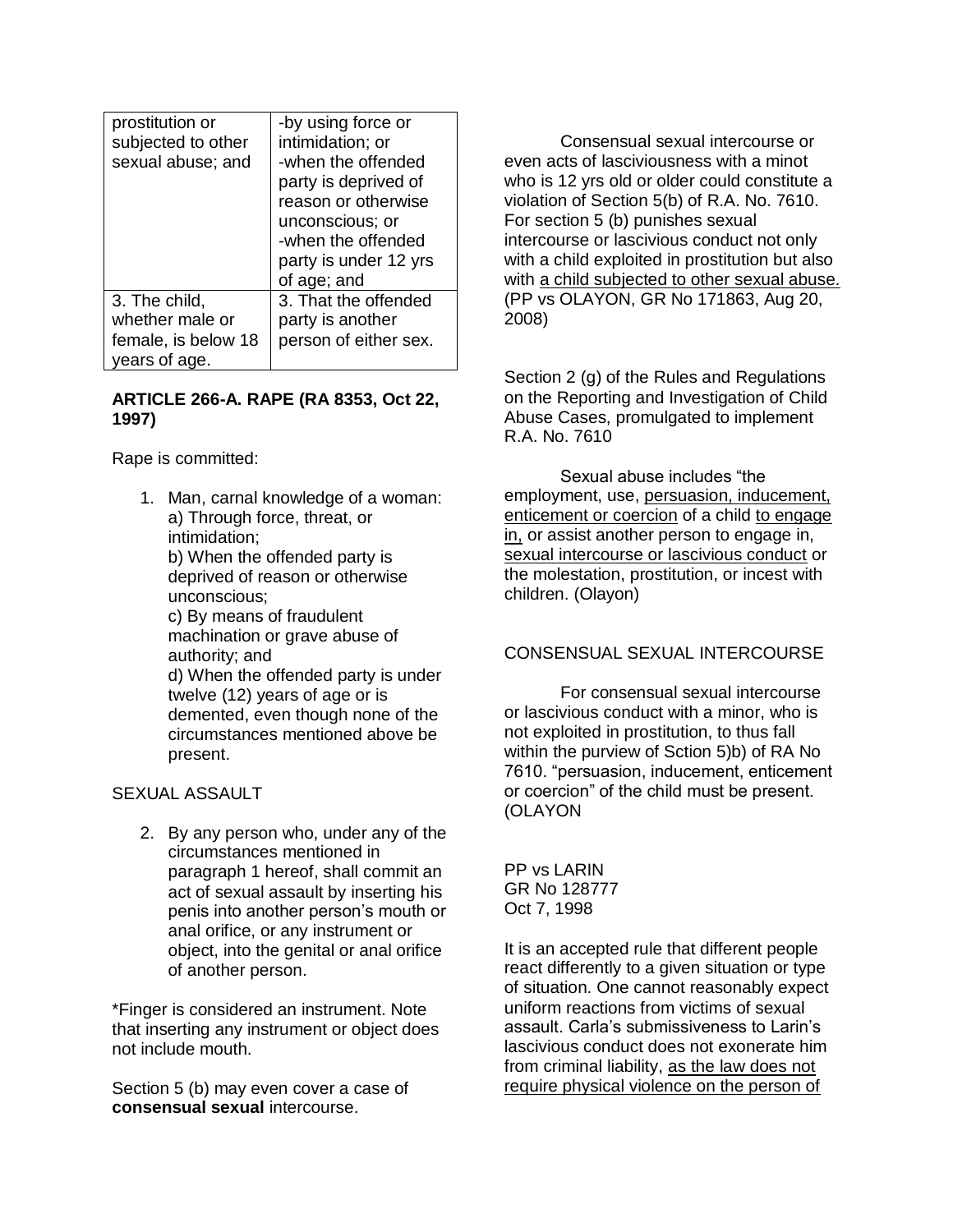the victim. Moral coercion or ascendency is sufficient.

PP vs MATIAS GR No 186469 June 13, 2012

- Below 12 years of age, Article 266-A(1)(d) of the RPC, reclusion perpetua.
- 12 years or older, the offender should be charged with either sexual abuse under Section 5(b) of RA 7610 or rape under Article 266-A (except paragraph 1[d]) of the RPC.

#### ATTEMPT TO COMMIT CHILD PROSTITUTION.

1. Any person not being a relative of a child;

2. Is found alone with the child inside a room or cubicle of an, inn, hotel, motel, pension house, apartelle or other similar establishment, vessel, vehicle or any other secluded area;

3. Under circumstances that would lead a reasonable person to believe that the child is about to be exploited in prostitution or other sexual abuse.

THERE IS ALSO AN ATTEMPT TO COMMIT CHILD PROSTITUTION WHEN:

Any person receives services from a child in a sauna parlor or bath, massage clinic, health club and other similar establishments.

### ARTICLE VI. CHILD TRAFFICKING

There is child trafficking when a person engages in trading and dealing with children including but not limited to the act of buying and selling of a child for money, or for any other consideration, or barter.

### ATTEMPT TO COMMIT CHILD TRAFFICKING.

1. When a child travels to a foreign country alone w/o valid reason and w/o clearance from the DSWD or written permit from parents or guardian.

2. When a pregnant mother executes an affidavit of consent for a consideration

3. Recruiting women or couples to bear children for the purpose of a child trafficking.

4. When a hospital personnel or employees of a clinic or local civil registrar simulatesbirth for the purpose of child trafficking

5. When a person engages in the act of finding children among low-income families, hospitals, elinics, etc. for the purpose of child trafficking.

### ARTICLE V. OBSCENE PUBLICATION AND INDECENT SHOWS

Any person who hires, employs, uses, persuades, induces, or coerces a child to perform in obscene exhibitions and indecent shows, whether live or in video, pose, or model in obscene publications or pornographic material is liable under this provision.

#### ARTICLE VI. OTHER ACTS

Section 10 (a) Any act of child abuse, cruelty or exploitation or be responsible for other conditions prejudicial to the child's development, but not covered by the RPC.

SECTION 10 (a) vs SEC 5 (b)

As Section 10 refers to acts of child abuse prejudicial to the child's development other than child prostitution and other sexual abuse under Section 5, attempt to commit child prostitution, child trafficking,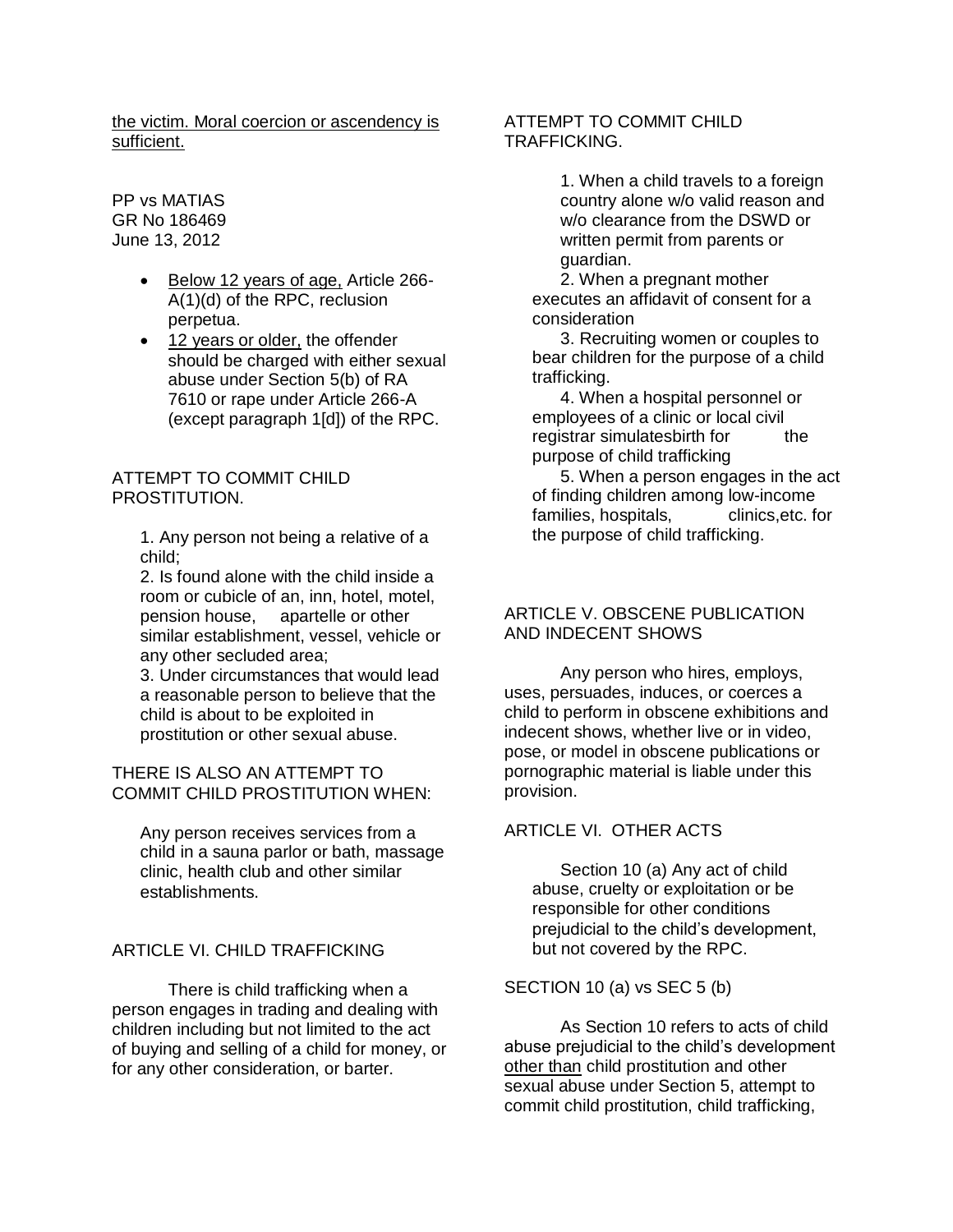attempt to commit child trafficking, and obscene publications and indecent shows, the Court of Appeals did not commit grave abuse of discretion in holding that "xx 'sexual abuse' (as defined under Section 5) xxx is a completely distinct and separate offense from 'child abuse' (as defined under Section 10)." (Olayon)

De Ocampo vs Secretary of Justice, 2006 Jan 25, GR No 147932

Petitioner's single act of illegally banging the heads of her students had two distinct victims, namely Ronald and Lorendo. Therefore, petitioner has to face prosecution for cruelty to each victim. For Ronald's death, petitioner is being charged with homicide under Article 249 of the RPC in relation to Section 10(A), Article VI of RA 7610 punishable by reclusion perpetua. However, this does not mean that petitioner is being charged with the distinct offenses of homicide and child abuse for Ronald's death. On the pther hand, for her cruelty to Lorendo, petitioner is being charged with violation of Section 10(A), Article VI of RA 7610 punishable by prion mayor in its maximum period.

DE GUZMAN vs PEREZ, GR No. 156013, July 25, 2006

The law expressly penalizes any person who commits other acts of neglect, child abuse, cruelty or exploitation or be responsible for other conditions prejudicial to the child's development including those covered by Article 59 of PD 603 "but not covered by the RPC."

The "neglect of child" punished under Article 59(4) of PD 603 is also a crime (known as "indifference of parents") penalized under the second paragraph of Article 277 of the RPC. Hence, it is excluded from the coverage of RA 7610.

SECTION 10 (b)

Any person who shall keep in his company a minor 12 yrs or under or who is 10 yrs more his junior in any public or private place. Exempted are those related  $w$ /in the  $4<sup>th</sup>$  civil degree of consanguinity or affinity or any bond recognized by law, local custom, tradition, or acts in the performance of a social, moral or legal duty.

### SECTION 10 (c)

Any person who shall induce, deliver or offer a minor to any one prohibited by this act to keep or have in his company a minor.

#### SECTION 10 (d)

Any person, owner, manager or one entrusted with the operation of any public or private place of accommodation, whether for occupancy, food drink or otherwise, including residential places, who allows any person to take along with him to such place or places any minor.

#### SECTION 10 (e)

Any person who shall use, coerce, force or intimidate a street child or any other child to:

#### 1) beg

2) act as conduit or middlemen in drug trafficking or pushing; or

3) conduct any illegal activities perpetua

#### SECTION 11. SANCTIONS ON ESTABLISHMENTS.

All establishments and enterprises which promote or facilitate child prostitution and other sexual abuse, child trafficking, obscene publications and indecent shows, and other acts of abuse shall be immediately closed and their authority or license to operate cancelled, without prejudice to the owner or manager thereof being prosecuted under this Act and/or the RPC.